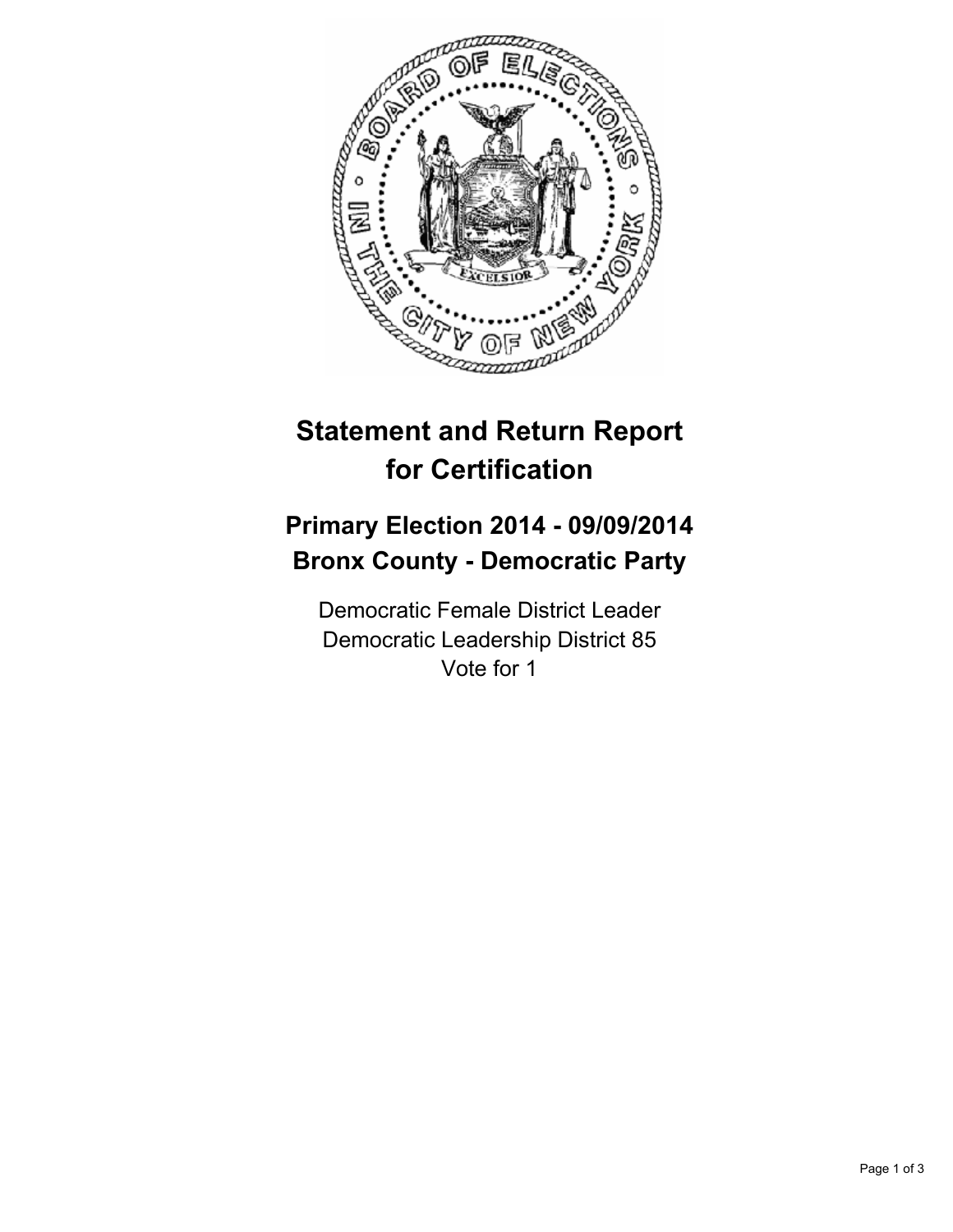

## **Assembly District 85**

| <b>PUBLIC COUNTER</b>                                    | 3,910        |
|----------------------------------------------------------|--------------|
| <b>EMERGENCY</b>                                         | 0            |
| ABSENTEE/MILITARY                                        | 84           |
| <b>FEDERAL</b>                                           | 0            |
| <b>SPECIAL PRESIDENTIAL</b>                              | 0            |
| <b>AFFIDAVIT</b>                                         | 36           |
| <b>Total Ballots</b>                                     | 4,030        |
| Less - Inapplicable Federal/Special Presidential Ballots | 0            |
| <b>Total Applicable Ballots</b>                          | 4,030        |
| <b>ANTONIA FIGUEROA</b>                                  | 2,032        |
| <b>CAMELLA D. PRICE</b>                                  | 1,022        |
| CRYSTAL COLLINS (WRITE-IN)                               |              |
| <b>JUDERCA TAPIA (WRITE-IN)</b>                          | $\mathbf{1}$ |
| UNATTRIBUTABLE WRITE-IN (WRITE-IN)                       | 11           |
| <b>Total Votes</b>                                       | 3,067        |
| Unrecorded                                               | 963          |